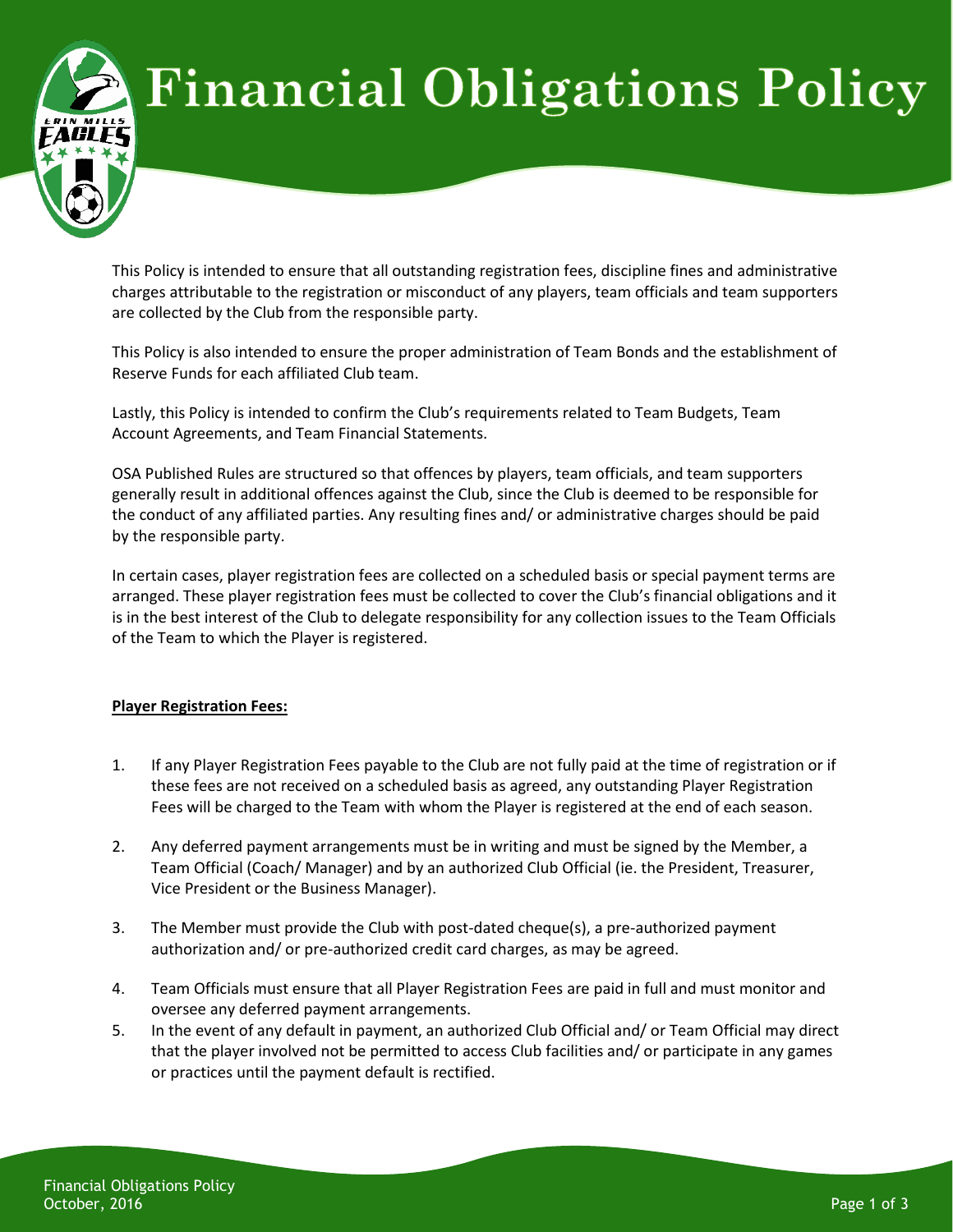## **Fines & Administrative Charges:**

- 6. Any discipline fines and administrative fees charged against the Club by any League or Governing Body as a result of the misconduct of a Player, Team Official, or Team Supporter will be charged to the applicable Team at the end of each season.
- 7. A Club Administrative Fee of \$25.00 will be charged to the Team for any offences levied against the Club and/ or if a Club Representative is required to attend a Discipline Hearing due to any incident involving anyone affiliated with the Team.

## **Cumulative Seasonal Offences:**

- 8. If the Club is fined for multiple seasonal offences, the cumulative fines and administrative charges imposed against the Club will be equally divided amongst the responsible teams.
- 9. If any subsequent seasonal offences occur, then at the end of each season, any Team that committed a prior seasonal offence, shall be invoiced an additional amount based on their equal share of the total penalties imposed on the Club.

## **Team Invoices:**

- 10. Any unpaid player registration fees, fines and administrative charges will be invoiced to the Team at the end of each season.
- 11. Any outstanding amounts whatsoever may be deducted from any Team Bonds.
- 12. Any unpaid deficiencies must be paid before the Team is permitted to register with the Club for the subsequent season.

#### **Team Bonds:**

- 13. All Teams must deposit and remit a Team Bond to the Club when the Team is registered prior to the start of any season. A \$500 Team Bond is required for U13+ Teams and a \$250.00 Team Bond is required for U8-U12 Teams.
- 14. The Team Bond must be immediately replenished, if it is reduced to cover any applicable fines, administrative charges, player registration fees or other monetary obligations to the Club.
- 15. The Board of Directors may adjust the amount of any Team Bond, at any time, for all Club teams or for specific teams, as the Board sees fit.